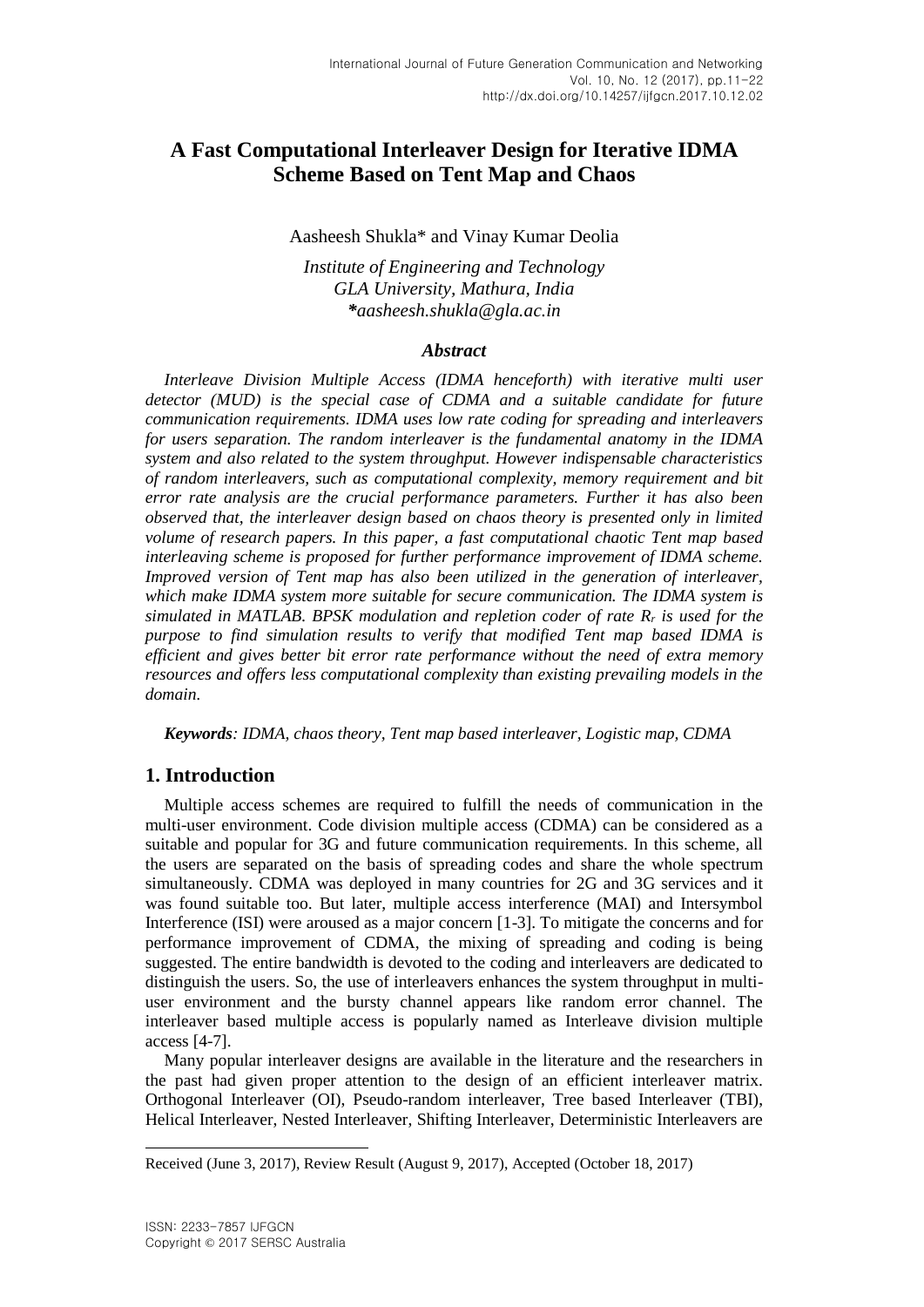some popular interleavers in the domain [8-12]. The first prominent interleaver design is reported by Ramsey (1970) in which an algorithm is proposed with small delay and less storage capacity. The main limitation of basic Random interleaver is the high memory requirement and so the bandwidth. Pseudo random interleaver has also not performed well with the large number of users due to the unavailability of enough primitive polynomials. Later, other interleavers have also been proposed for performance improvement of IDMA system. Table 1 shows the different interleavers with their major limitations, such as; the limitation for the Nested interleaver (NI) is the large memory requirement and bandwidth. Orthogonal interleaver requires large number of orthogonal signals which are not easy to generate. On the other hand, the use of shifting interleaver provide better performance but not suitable for multi-user detector (MUD) receiver [13-16]. Recently, the use of chaos become popular into spread spectrum communication systems. Randomness and dependency on the initial conditions of chaos may lead the generation of random-like, yet deterministic and reproducible sequences [17-18]. Chaos based sequences are inherently orthogonal in nature and this ensures good decorrelation between users and so reduce multiple access interference (MAI). The popular chaotic maps are Logistic map, Tent map, Bernoulli's map, Baker Map, Henon map *etc*, available for the generation of chaotic sequences and so the interleaving sequences. So far, however the work reported on the use of chaos for interleaver designing is very limited [22].

| S.no                        | <b>Interleaver</b>          | <b>Limitations</b>                                                |
|-----------------------------|-----------------------------|-------------------------------------------------------------------|
|                             | Random Interleaver          | Memory requirement is high.                                       |
| $\mathcal{D}_{\mathcal{L}}$ | Pseudo Random Interleaver   | Memory requirement is high                                        |
| 3                           | Nested Interleaver          | Memory and bandwidth requirement<br>is high                       |
| 4                           | Orthogonal Interleaver      | Unavailability of orthogonal signals<br>for large number of users |
| 5                           | Deterministic Interleaver   | Need of look up table                                             |
| 6                           | <b>Shifting Interleaver</b> | Not suitable for MUD receiver                                     |
|                             | Tree based Interleaver      | Memory requirement is high                                        |

In this paper, the classical Tent map and improved version *i.e* modified Tent map is used for interleaver generation. The proposed interleaver is based on Tent map due to the following reasons [19-22].

- $\checkmark$  The signals generated by the Tent map present rich and different behavior but easily summarized.
- $\checkmark$  Tent map is piecewise linear and their orbits present uniform invariant density which allow analytical calculations.
- $\checkmark$  Highly depends upon initial conditions and produce different sequence due to small change in initial parameter.
- $\checkmark$  Modified Tent map based sequences make system suitable for secure communication.

The rest of the paper is organized as follows. IDMA system description is given in Section 2. In Section 3 chaos based algorithms for interleaver design has been illustrated. The performance analysis of proposed interleaver with IDMA scheme is prposed in Section 4. Finally, conclusions are drawn in Section 5.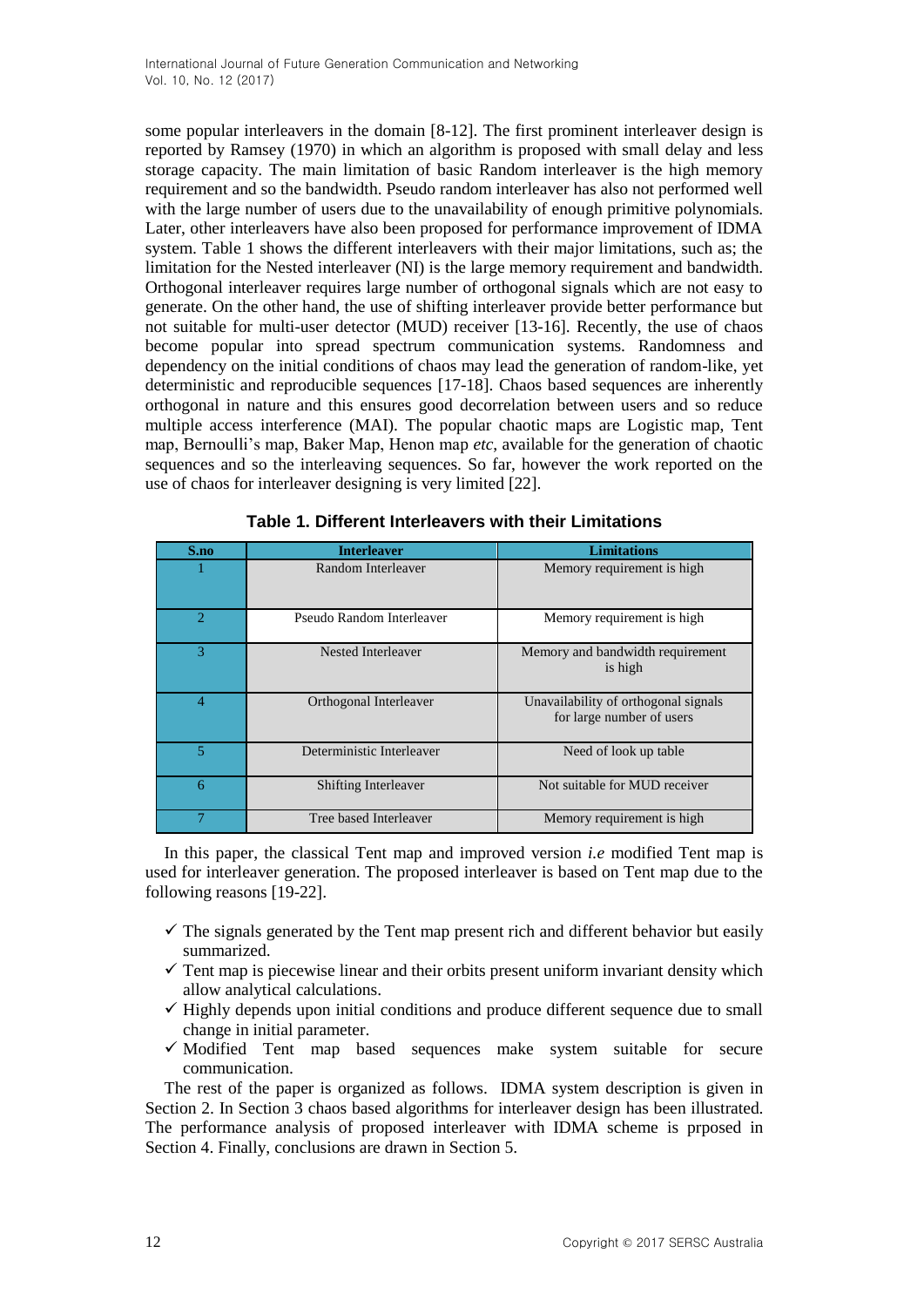#### **2. IDMA System Model**

Figure 1 illustates the general transmitter and receiver structure of IDMA. At the transmitter, the *l*-length input data sequence  $b_{i,k}$  of  $k^{\text{th}}$ ,  $k \in (1,2,3,...,N)$  user is encoded by encoder of rate R converted in to chips after spreading by a repetition coder of rate  $R_c$ . The spreaded data chips can be written as  $c_{j,k} = [c_{j1}, c_{j2, \dots} c_{kj}]$ , where j is the Chip length. The chips stream are now interleaved with the tent map based interleaver to produce transmitter output *i.e.* transmitted chip sequence  $x_k$ ,  $k \in (1,2,3,...,N)$ . Multipath fading environment is assumed as a wireless channel with memory length  $w-1$ . The fading channel coefficients can be assumed as  $\{h_{k,0}, h_{k,1}, \ldots, h_{k,w-1}\}$  for all k users. In receiver section, the received signal from the  $K_{th}$  users with channel coefficient  $h_k$  and for samples of fading  $\{\zeta_j\}$  can be written as [12]-

$$
y_j = \sum_{k=1}^{K} \sum_{w=0}^{W-1} h_{k,w} x_k (j - w) + n(j)
$$
 (1)

The receiver for IDMA system of *K* simultaneously transmitting users are comprised of multiuser detector (MUD) and *K posteriori probability* (APP) decoders in connection with user specific interleavers. The APP decoders and interleavers exchange the soft information and calculate the *log likelihood ratios* (LLRs) [4]. These LLRs should be independent from the users and hence called as extrinsic LLRs. The goal of the multi user detector is to compute the *a posteriori* LLRs, which can be represented as:

$$
L^{m}(c_{m,n,k}) = \ln \frac{P(c_{m,n,k} = +1/y_n)}{P(c_{m,n,k} = -1/y_n)}
$$
\n(2)

Now the extrinsic LLRs can be calculated accordingly *i.e*.  $L_c^m(c_{m,n,k}) = L^m(c_{m,n,k}) - L_a^m(c_{m,n,k})$  are sent to the decoder after de-interleaving operation *i.e.*  $\Pi_k^{-1}$ . Now by using total probability theorem the extrinsic LLR can be written as

$$
L_c^m(c_{m,n,k}^{\dagger})=
$$

$$
\sum_{\substack{C_{m,n,k=+1}^{\infty} \\ \sum_{m=1}^{\infty} P\{y_n | x_{n,k} = x\} \prod_{m \neq m} P\{c_{m,n,k}^{\dagger} = d_m\} \\ C_{m,n,k=1}^{\infty} P\{y_n | x_{n,k} = x\} \prod_{m \neq m} P\{c_{m,n,k}^{\dagger} = d_m\}}
$$
\n(3)

Here  $d_{m} \in \{+1,-1\}$  denotes the m-th bit of symbol x. Each of decoder receives the deinterleaved extrinsic LLRs and channel LLRs  $L_c^d$ . Now with some constraints the decoder computed a posteriori LLRs  $L^d$ . To get extrinsic LLRs, the channel LLRs are subtracted from posteriori LLRs *i.e.*  $L_e^d = L^d - L_e^d$ . After 5-10 iteration, the decoder calculates a posteriori LLRs about the information bits  $L^d(b_i)$ . Taking the proper sign, it gives an estimate of information bits. Table 2 shows the notation and parameters of IDMA system model.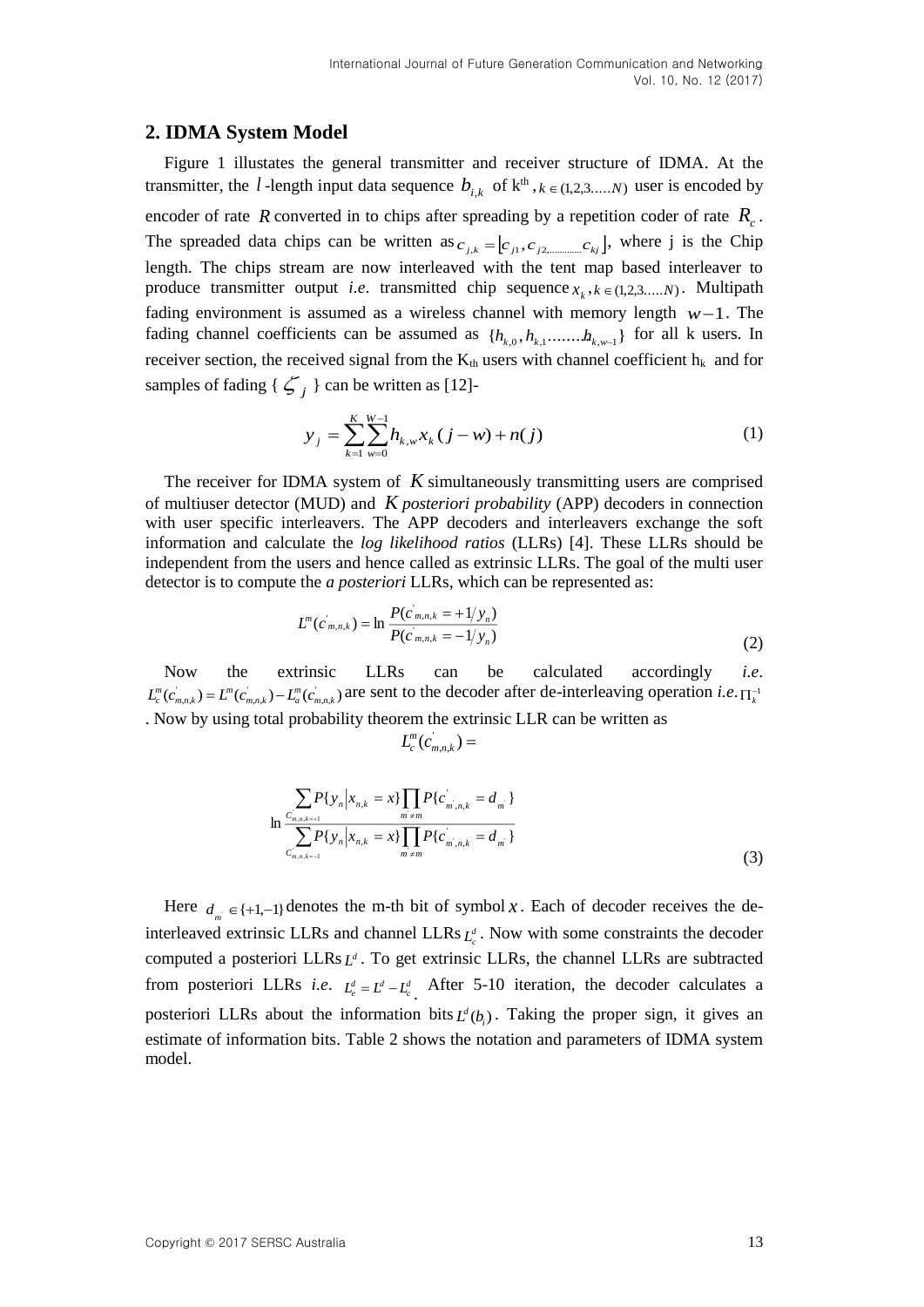| S.no         | <b>Symbols</b>             | <b>Description</b>           |
|--------------|----------------------------|------------------------------|
|              | $b_{i,k}$                  | Information bit for user $k$ |
|              | $c_{j,k}$                  | Coded bits                   |
| $\mathbf{3}$ | $\boldsymbol{C}_{m,n,k}$   | Interleaver output           |
|              |                            | Transmitted sequence         |
|              | $\overline{\mathcal{Z}}$ n | Noise vector                 |
|              | $L^m(c_{m,n,k})$           | <b>Extrinsic LLR</b>         |
|              |                            | <b>Channel LLR</b>           |

**Table 2. Used Parameters and their Description**



**Figure 1. Transmitter and Receiver Block for Nth user of IDMA System**

#### **3. Interleaver Design Based on TENT Map**

Adriana *et al* (2013) proposed a new running key approach and apply it on Tent map to generate the zero redundant pseudo random sequences, which leads its application for the generation of random sequences and consequently interleaving sequences too. In the parameterized form, tent map  $F_m$ : [0,1]  $\rightarrow$  [0,1] can be described piecewise by [21]:

$$
F_m(x) = \begin{cases} mx_n, if 0 \le x \le \frac{1}{2} \\ m(1 - x_n), if \frac{1}{2} \le x \le 1 \end{cases}
$$
(4)

Where  $x_0$  is the initial state and  $x \in [0,1]$ . The parameter 'm' is known as bifurcation parameter and restricted in the interval (1,2] for the chaotic region of Tent map. Changpin Li (2004) also used Marotto-Li-Chen theorem to determine the chaos- parameter-region for the Tent map [22]. For the proof, say, refer to [22]. The Lyapunov exponent (L.E.) can also be used to find that either system is chaotic or not. The value of L.E. for the particular orbit of function  $f(x)$  can be written as (2):

$$
\lambda = \lim_{n \to \infty} \left\{ \frac{1}{n} \sum_{j=0}^{n-1} \ln \left| f'(x) \right| \right\} \tag{5}
$$

Now, if  $\lambda$  is positive then the system exhibit the chaos in behavior. For example, the above said system (2) could be analyzed to find the value of lyapunov exponents. The derivative of tent map equations can be further written as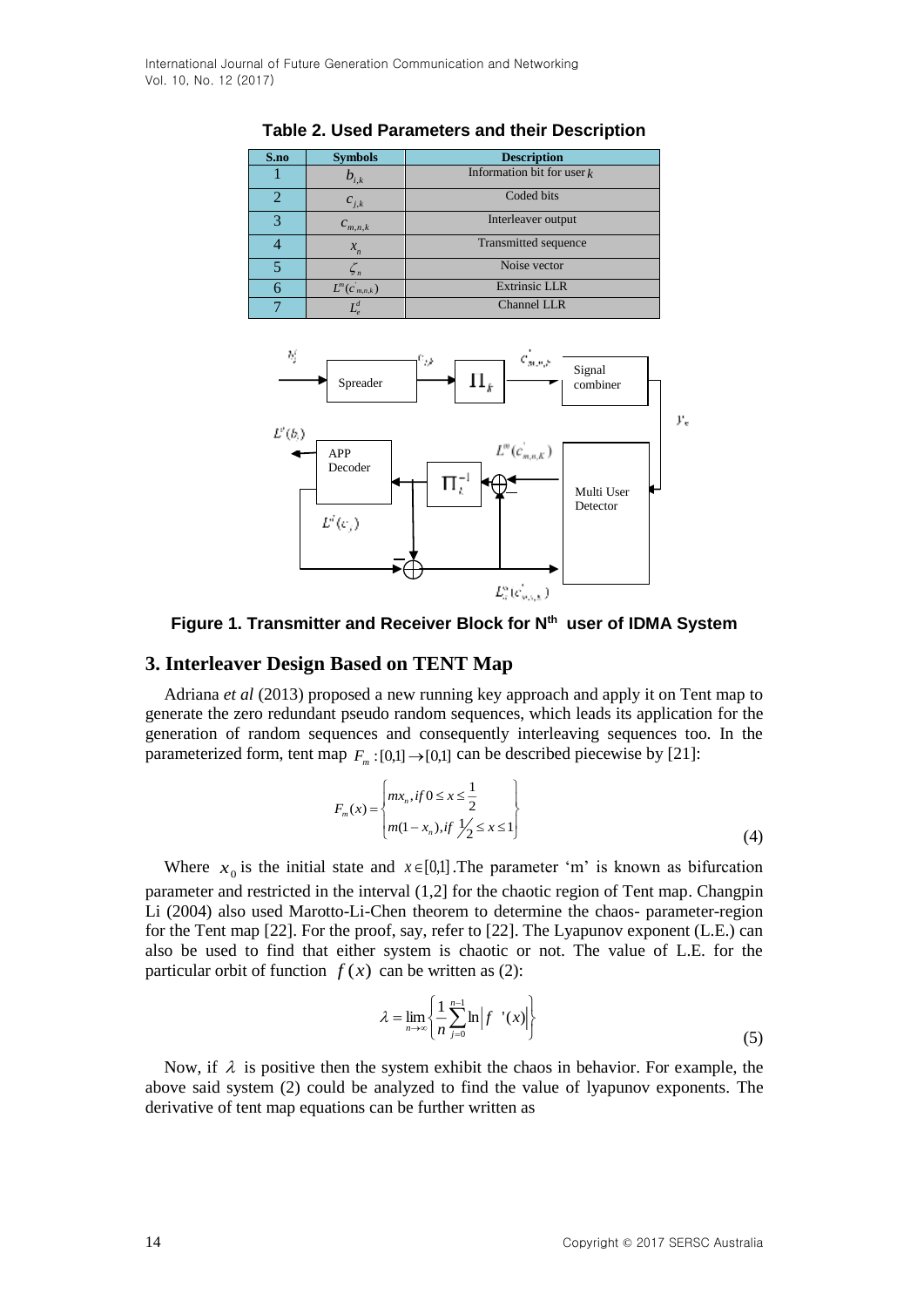$$
F'(x) = \begin{cases} m, \text{if } 0 \le x \le 0.5 \\ -m, \text{if } 0.5 \le x \le 1 \end{cases}
$$
 (6)

Put the outcome of equation (4) in the equation (3) to get Lyapunov constant such as J <sup>1</sup>  $\left| \right|$ Ų ſ.  $=\lim_{n\to\infty}\left\{\frac{1}{n}\sum_{n=1}^{n-1}\ln\right\}$  $\rightarrow \infty$   $\left[ n \right]$ 1 0  $\lim \left\{\frac{1}{n}\sum_{n=1}^{n-1} \ln \right\}$  $\lambda = \lim_{n \to \infty} \left\{ \frac{1}{n} \sum_{j=0}^{n} \ln \left| \pm m \right| \right\},$  Further L.E. can be simplified to  $\left\{\begin{array}{c} \phantom{a}\\ \phantom{a}\\ \phantom{a}\end{array}\right\}$  $=\lim_{n\to\infty}$ *n*  $\lim_{n\to\infty}$  $\frac{1}{n}$   $\lim_{n\to\infty}$ *n*  $\lambda = \lim_{n \to \infty} \frac{1}{n} \ln |m|^{n}$  =  $\ln |m|$ . Thus  $\lambda$  may

be positive for  $|m| \ge 1$  and hence the system (TENT map) may be chaotic.

#### **3.1. TENT Map Interleaver**

The first value or initial state of the system starts from  $X_0$  and then the sequence of states may be written as  $\{X_1, X_2, \dots, X_N\}$ . All these states toggle between 0 &1 and N is the length of interleaver. The bifurcation parameter is denoted by 'm'. The integer state of generated sequence can also be found by either using  $max[X]$ ,  $min[X]$  or floor[X]. Finally redundant bits are removed to find the interleaver vector. For the second user, the initial value or first value is modified by foot step  $\xi$ . This new first value is used as initial state to generate the whole sequence. The whole operation is repeated to get second interleaver and so on.

#### **Algorithm: Tent Map Interleaver**

1.  $m = 2$  (Bifurcation parameter),  $N=$  interleaver length,  $k = n$ o. of users 2.  $X_j^k = k^{\text{th}}$ user:  $0 < X_j^k < N$ ,  $\xi$  = Foot step  $F_0^k = X_0^k$  : the first element  $(\Pi^k \equiv F_0^k)$ ,  $j=0$ ,  $n=0$ 3. If  $n < N$ 4. Calculate  $X_{j+1}^k$ 5.  $X_{j+1}^k$  $F_{j+1}^k \equiv X_{j+1}^k$ 6. Now check - If  $F_{j+1}^k$  is in the set  $\prod^k$ , Increment j by 1 and repeat the main operation 7. Otherwise  $\prod^k \equiv \prod^k \cup F^k_{j+1}$ 8. If  $n > N$ : 9.  $\prod^k \equiv \prod^k \cup \left| X^k_{j+1} \right|$  $X_{j+1}^k = \{\}\$ 10. 11. End

#### **3.2. Modified TENT Map Interleaver**

To increase the randomness of classical tent map, the improved and modified tent map has been suggested [14]. In modified Tent map  $x_n \in (0,1)$  and system parameter is taken as  $a \in (0,0.5)$ . The floor(x) function provide the integer value of system state.the modified tent map system is defined in equation (4). The improved Tent map has greater value of randomness. Both the system (3) and (4) are compared for the large set of random parameters. In particular for the values of  $x_0 = 0.23$  and  $a = 0.24$ , system (3) converged to  $x_n = 0$  after 56 iterations, however system (4) is distributed states randomly in the range (0, 1).hence modified Tent map shows stronger randomness.

$$
F_m(x) = \begin{cases} (x_n - a \times floor(x_n / a)) / a, \forall floor(x_n / a) = even \\ a \times (floor(x_n / a) + 1) - x_n) / a, \forall floor(x_n / a) = odd \end{cases}
$$
(7)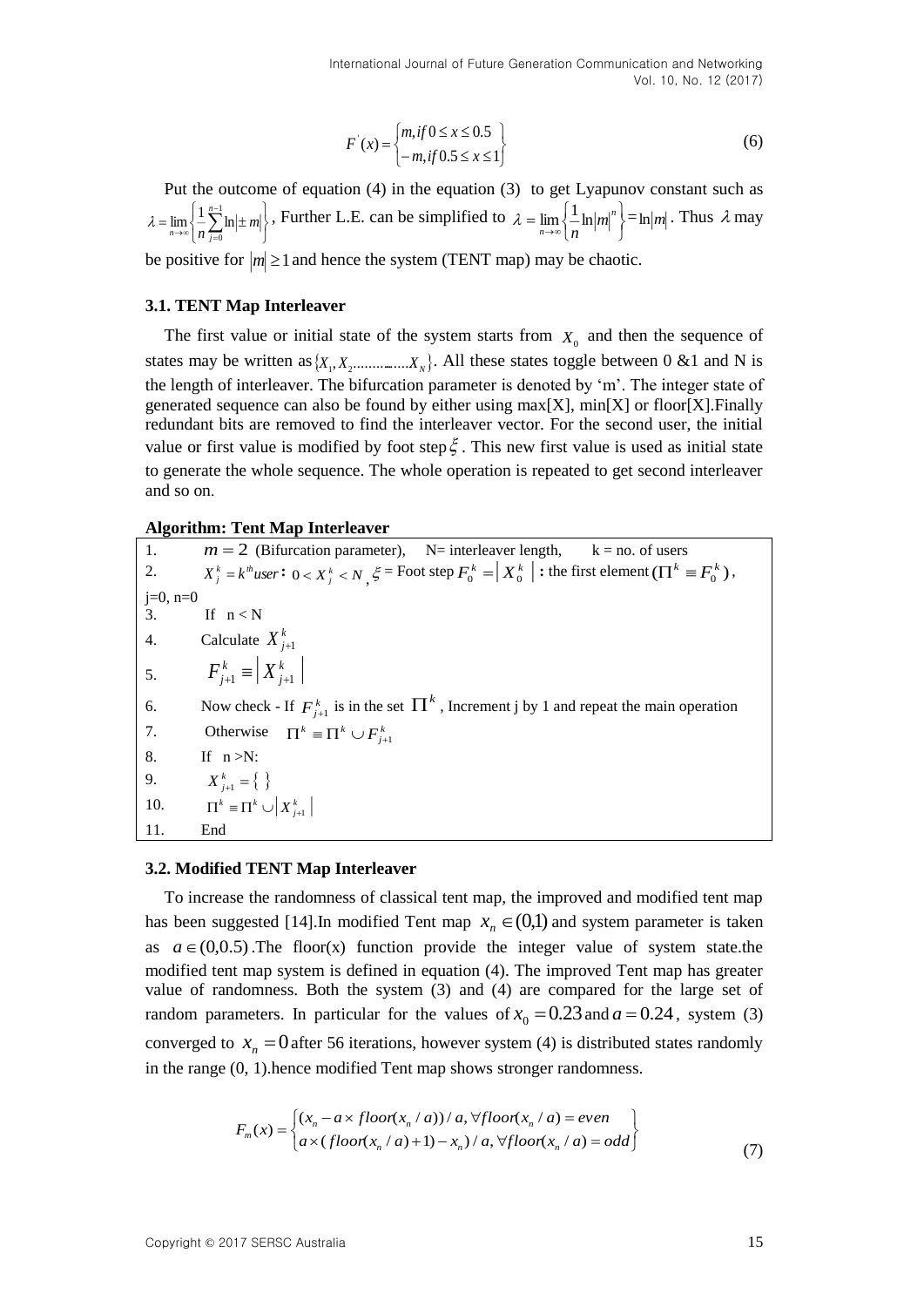To compare further, this is also to note that the modified Map has large value of Lyapunov exponents (LE), which implies that system (4) has better chaotic behavior than classical Tent map.  $C_0$  Complexity analysis is used to measure the complexity of chaotic system. Larger values of  $C_0$  means for high complexity of system. The value of complexity for classical Tent map and improved map is given in Table 3. For a wider range of system parameters the Modified Tent map provides different values of  $C_0$  and hence more complex than classical Tent map.So the MTMI system is more suitable for secure communication.The algorithm to generate interleavers is similar to the classical Tent map interleaver.

| <b>System</b><br>Parameter(a) | Tent Map (C <sub>0</sub><br>values) | <b>Modified Tent Map (Co</b><br>Values)(approx.) |
|-------------------------------|-------------------------------------|--------------------------------------------------|
| 0.1                           | 0.0012                              | 0.252                                            |
| 0.2                           | 0.0012                              | 0.254                                            |
| 0.3                           | 0.0012                              | 0.223                                            |
| 0.4                           | 0.0012                              | 0.209                                            |
| 0.5                           | 0.0012                              | 0.262                                            |

**Table 3. C<sup>0</sup> Complexity Values for Different System Parameters**

#### **Algorithm: Modified Tent Map Interleaver (MTMI)**

- **1.** *m* = 2, N= interleaver length, a=0.4  $X_j^k = k^k \text{,}$  *N s*  $0 < X_j^k < N$ ,
- **2.**  $\mathcal{L} =$  Foot step,  $F_0^k = |X_0^k|$ : The first element ( $\Pi^k = F_0^k$ ), j=0 and n=0
- **3.** If floor  $(x_n/a) =$  = even
- **4.** Calculate  $X_{j+1}^k$

$$
F_{j+1}^k = |X_{j+1}^k|
$$

- **6.** Now check If  $F_{j+1}^k$  is in the set  $\Pi^k$
- **7.** Increment j by 1 and repeat the main operation
- **8.** Otherwise

$$
9. \qquad \Pi^k \equiv \Pi^k \cup F_{j+1}^k
$$

- **10.** If floor  $(x_n/a) = \text{odd}$
- **11.**  $F_{j+1}^k \equiv \left| X_{j+1}^k \right|$
- **12.**  $\prod^k \leftarrow \prod^k \cup \left| X^k_{j+1} \right|$
- **13. End**

| S. no. | Parameter       | [Figure 2]     | [Figure 3]     | [Figure 4]                              | [Figure $5$ ] |
|--------|-----------------|----------------|----------------|-----------------------------------------|---------------|
|        | Information     | 1024,2048      | 2096           | 1024                                    | 256,8192      |
|        | bits            |                |                |                                         |               |
|        | Repetition      | $R_r = 1/16$ , | $R_r = 1/16$ , | $R_r = 1/4$                             | $R_r = 1/8$ , |
|        | code            |                |                |                                         |               |
|        | Bit interleaver |                |                | Uniform random, TMI, logistic map, MTMI |               |

### **Table 4. Common Simulation Parameters**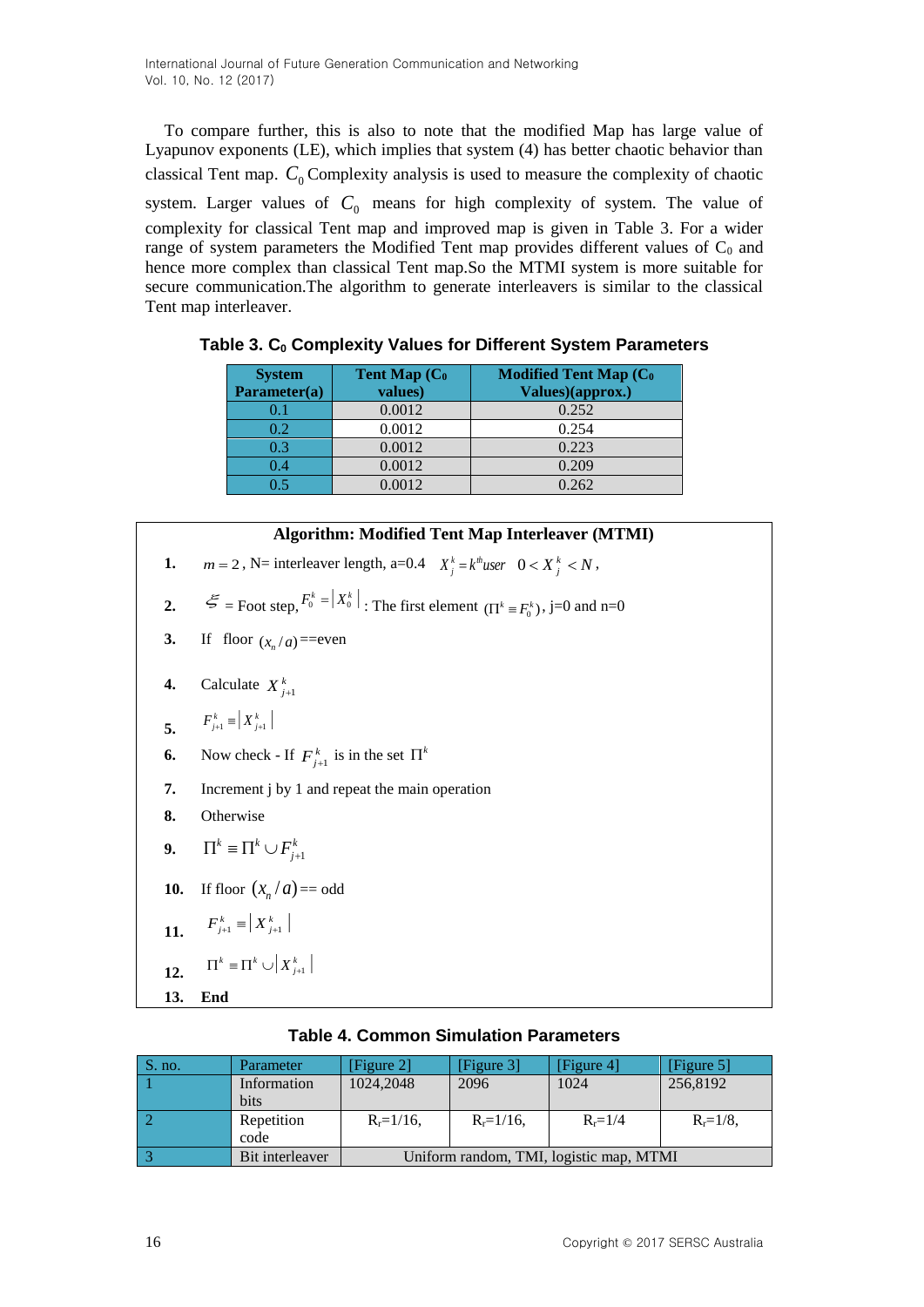| modulation               | <b>BPSK</b> |            |           |           |
|--------------------------|-------------|------------|-----------|-----------|
| Spreading<br>code length | $N_s = 16$  | $N_s = 16$ | $N_s = 4$ | $N_s = 8$ |

## **4. Performance of TENT Map Based IDMA System**

#### **4.1. Error -Rate Analysis**

In this section, the performance of Tent map and improved Tent map interleaver in IDMA is evaluated by the means of computer simulations. The common simulation parameters are summarized in Table 4. For IDMA, the information bits are encoded by the rate  $R<sub>r</sub> = 1/16$  repetition code to get coded bits. The repetition code also changes the sign of input bit stream to balance the number of 1 and  $-1$ . The code bits  $C_{kj}$  are further interleaved by user- distinct chip level interleaver  $\Pi_k$  to get transmitted chip sequence  $\hat{x}_{j_1}, \hat{x}_{j_2}, \dots, \hat{x}_{k_j}$  respectively. Figure 2 illustrates the BER performance of Tent map interleaver based IDMA system in comparison with random interleaver. For simulation purpose, BPSK modulation is considered in multipath Rayleigh fading environment.The data length for result is assumed to be 1024 and 2048 bits and spreading code for all users is simply a repetition code with the length S=16. The BER performance of Tent map interleaver is superior to random interleaver at high values of  $E_b/N_0$ .



**Figure 2. ber PERFORMANCE of TMI and RI after 10 Iterations with N=1024, 2048 Bits**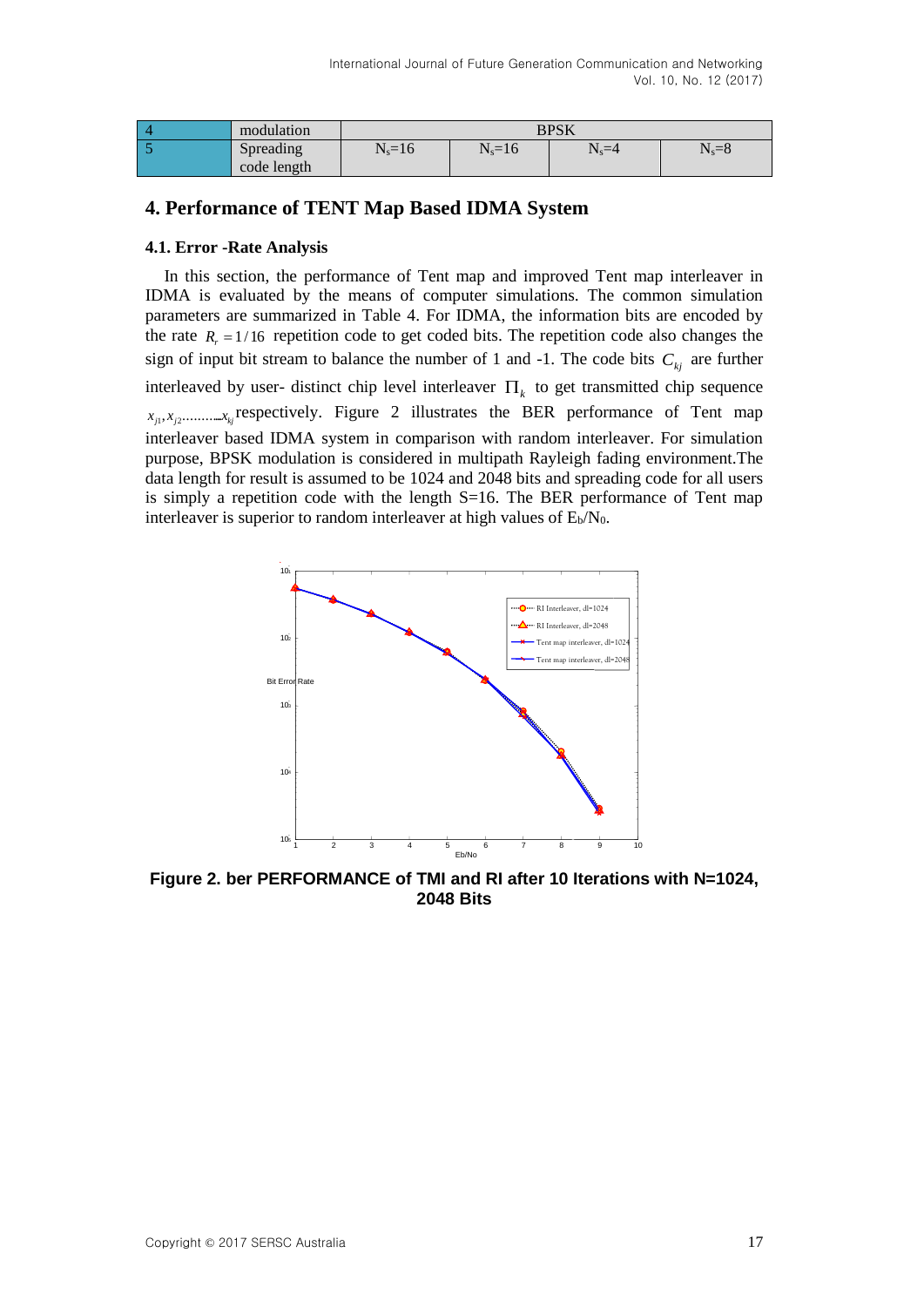

**Figure 3. BER Comparison of TMI, Logistic Map Interleaver and RI after 10 Iteration and N=2048**

Next, the performance of Tent map interleaver is compared to the logistic map interleaver (belongs to chaos family) to validate its superiority among the chaotic map based interleavers. In Figure 3, the simulation result for Tent map interleaver and logistic map interleaver is presented for the data length (dl)  $=$  2048 bits. BER results authenticate that the performance of TMI is better than logistic map in IDMA system.

To step further TMI based IDMA is also compared with recently proposed Tree based interleaver. Figure 4 presents the BER performance of TMI and Tree based interleaver. This can be easily concluded that TMI based system performs better for higher values of  $E_b$  /  $N_{\rm o}$ 



**Figure 4. BER Comparison of TMI, TBI and RI after 5 Iteration with N=4 and Spread Length Ns=4**

Above all simulation results show that TMI outperforms the other popular interleavers. But in highly insecure scenarios the Tent Map is need to be modify to make its suitability for secure communication. Hence the interleaver based on modified Tent map is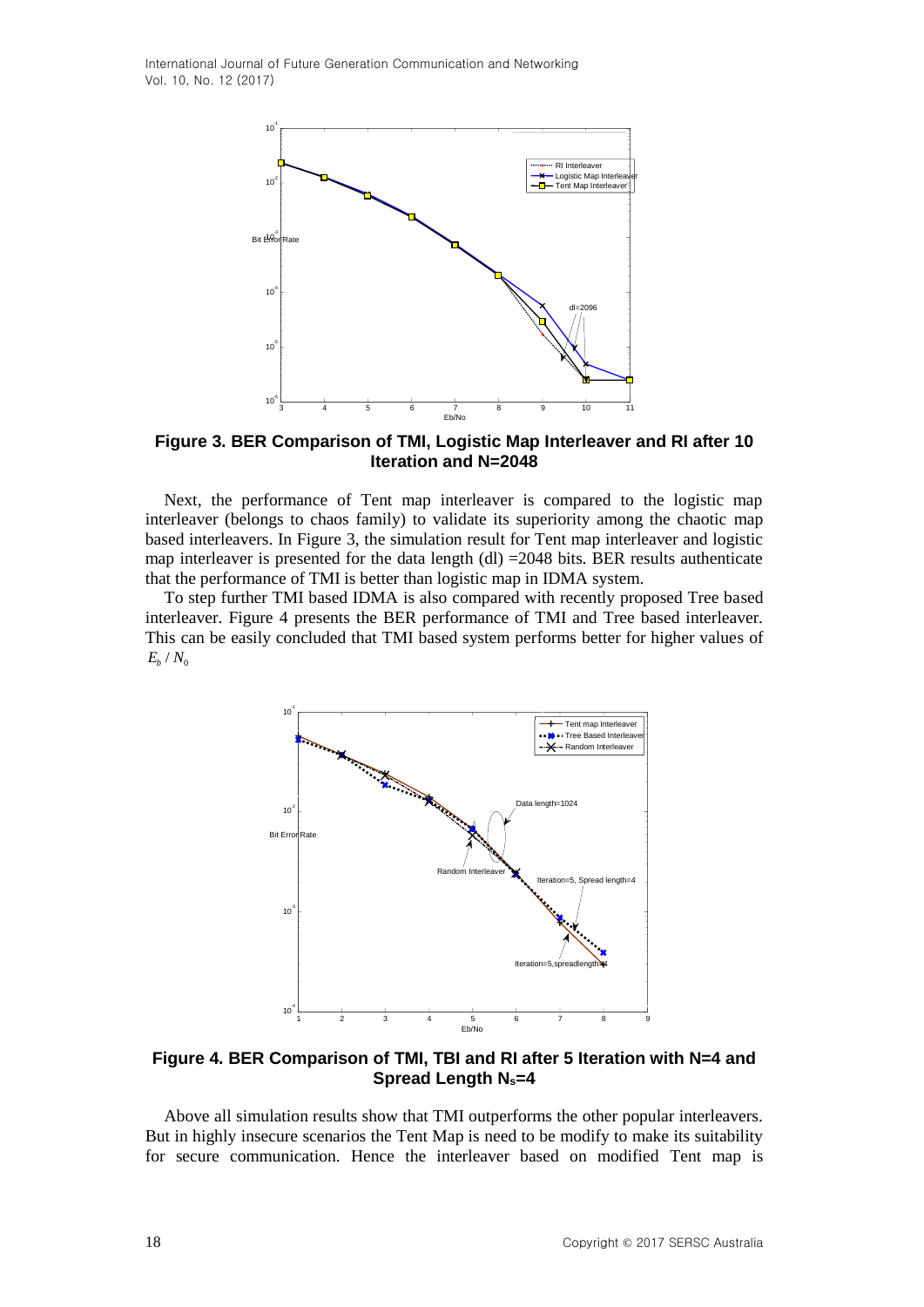proposed. In Figure 5, the performance of modified Tent map interleaver is simulated with Tent map and RI for IDMA system. The data length is assumed to be 256 and 8192 bits, spread length taken as  $N_s = 8$  bits repetition code. It can be noted that the modified version of tent map has good BER performance in comparison to classical Tent map at higher values of  $E_b/N_0$ .



**Fig 5. BER Performance of Modified Tent Map Interleaver and Tent Map Interleaver after 5 Iterations, N=256, 8192, Ns=8**

#### **4.2. Computational Complexity**

Computational complexity is also an important quality check parameter for the interleaver. It is desirable that interleaver should have low computational complexity to minimize the delay. Here complexity of interleaver is defined in the terms of number of iterations required for the generation of desirable interleaver matrix with respect to users. This section presents the comparision of computational complexity of modified tent map interleaver with random interleaver (RI), tree based interleaver (TBI) and classical Tent map interleaver. [22]. Table 5 presents the number of iterations required to generate the interleaver for a specific user count. This can be noted that numbers of cycles are increases as the number of user increases for random interleaver and tree based interleaver, but TMI and MTMI algorithm need only single cycle for interleaver generation. The Table 5 shows that MTMI and TMI have computational complexity independent of user count. It means that complexity can be represents as O (1). Figure 6 present the simulation result of computational complexity for each interleaver with respect to user count and it can be clearly depicted that modified tent interleaver is less complex computationaly or fast conmputational for large number of users.

| USER<br>COUNT | <b>TBI</b> | <b>TMI</b> | <b>MTMI</b> |
|---------------|------------|------------|-------------|
|               |            |            |             |
|               |            |            |             |
|               |            |            |             |
|               |            |            |             |
|               |            |            |             |

**Table 5. Number of Cycles Required for the Generation of kth Interleaver**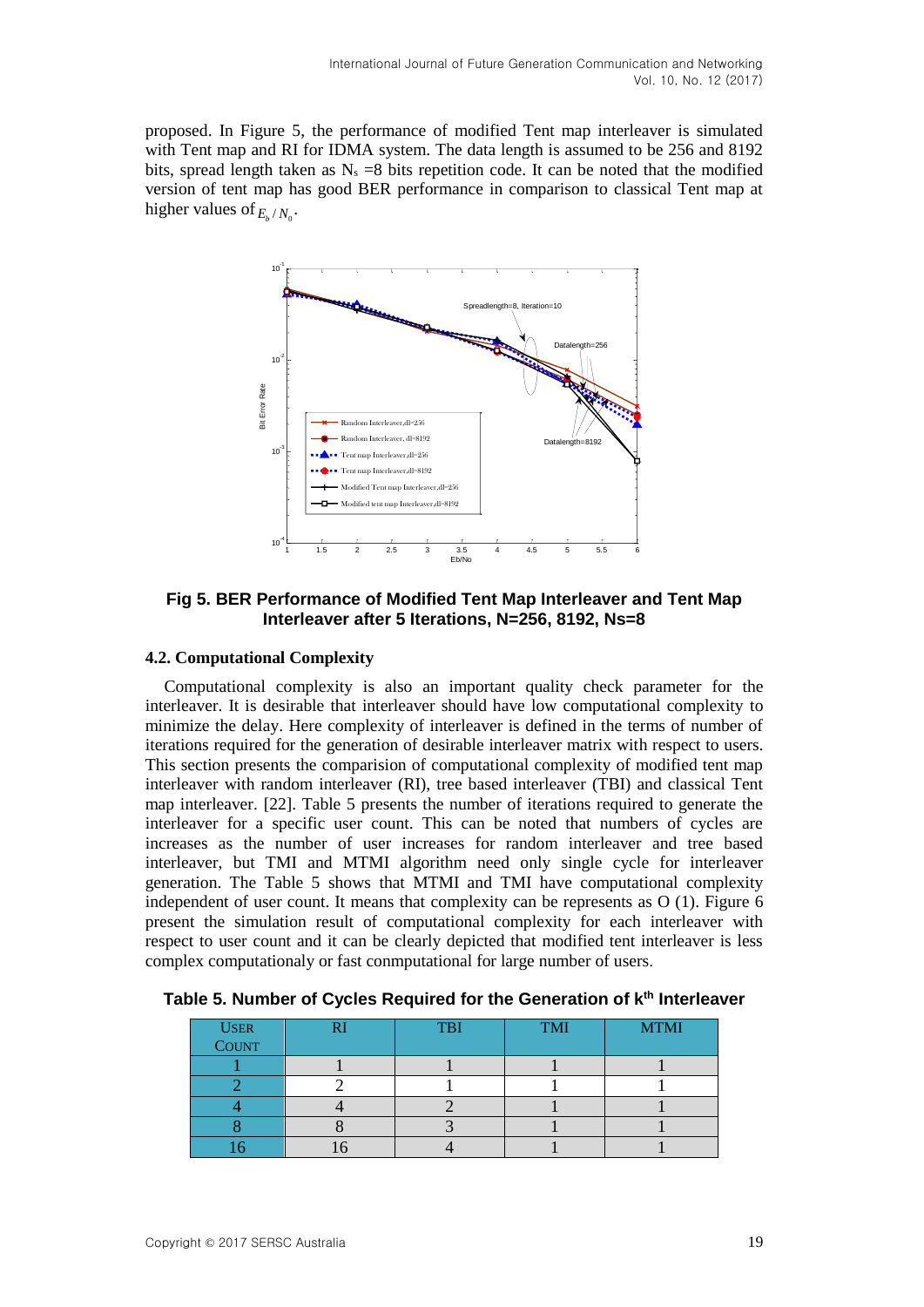

**Figure 6. Computational Complexity of Interleavers With Respect To User Count**

#### **4.3. Memory Requirements**

This is to note that the algorithm or interleaver is required at the receiver to deinterleave the transmitted information bits. Generally, in IDMA communication systems the transmitter sent the interleaving sequences to the receiver with the data sequences for proper de-interleaving. For this the receiver has to store the de-interleaving algorithm and lead to sufficient storage requirement. Large number of users demand large memory requirement which is not desirable. The proposed MTMI interleaver algorithm suggests the need of only initialization parameter to generate a specific interleaver. Table 6 shows the storage requirement for different interleaver algorithm. User count is specified by k, chip length is considered as cl. Figure 7 shows the simulation result for  $k=8$  and  $cl=256$ .It can be concluded that modified Tent interleaver is efficient in the requirement of memory without compromising the performance of IDMA.

| S.no. | <b>Interleavers</b>    | Memory requirement<br>(chips/user) |
|-------|------------------------|------------------------------------|
|       | Random interleaver     | $k \times cl \times \log_2(cl)$    |
| 2     | Tree based interleaver | $2 \times cl \times \log_2(cl)$    |
| 3     | Tent map interleaver   | $cl \times \log_2(cl)$             |
|       | Modified TMI           | $cl \times \log_2(cl)$             |

**Table-6. Memory Requirement (chips/user)**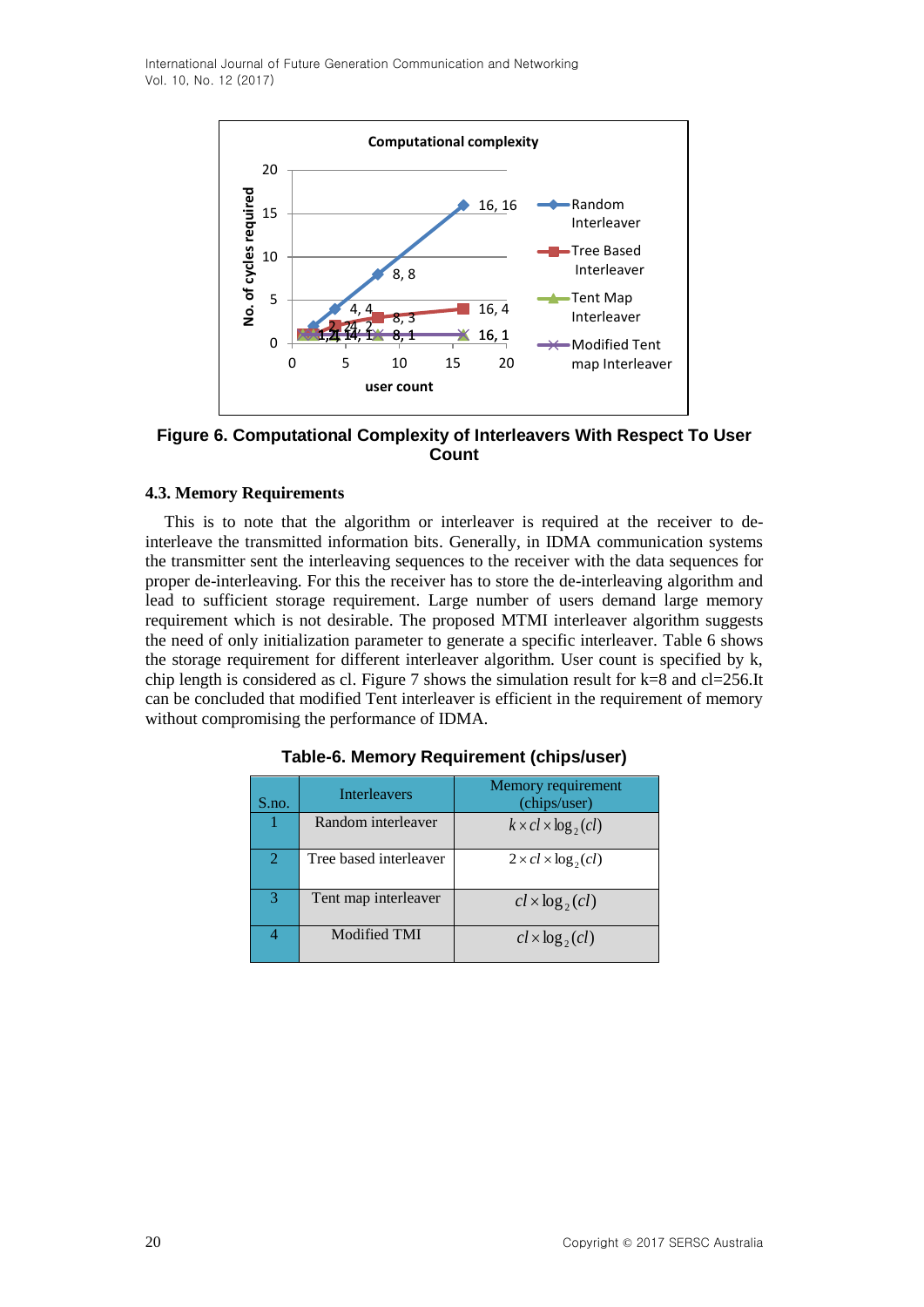

**Figure 7. Memory Requirement (Chips/User) For Interleavers**

### **5. Conclusions**

This paper presents an efficient and fast computational interleaver algorithm illustrated as 'modified Tent map interleaver'. This method is based on the theory of chaos and generates interleavers for simultaneous users of relevant system. The classical Tent map is modified to get more ergodic uniformity and randomness. This makes IDMA system more suitable for secure communication. In addition MTMI achieves less computational complexity and good bit error rate performance. To step further, the memory requirement is also calculated for proposed interleaver and it is found that storage is also optimally required. Hence, a large number of users can simultaneously process the information without investing additional storage resources. The research and findings also motivates for further rectification and improvements in the method so that Tent map could be modified, to make system more useful and robust to hacking attacks. Thus safety of transmission and more robust interleaver design may be the next direction to study.

### **References**

- [1] T. Yoshida, H. Mori, and H. Shigematsu, "Analytic study of chaos of the tent map: band structures, power spectra, and critical behaviors", Journal of Statistical Physics, vol. 31, no. 2, **(1983)**, pp. 279–308.
- [2] K. Kusume, G. Bauch and W. Utschick, "IDMA vs. CDMA: Analysis and comparison of two multiple access schemes", IEEE Transactions on wireless communications, vol. 11, no. 1, **(2012)**, pp. 78-87.
- [3] H. Khanzadi, M. Eshghi and S. E. Borujeni, "Design and FPGA implementation of a pseudo random bit generator using chaotic maps", IETE Journal of Research, vol. 59, no. 1, **(2013)**, pp. 63-73.
- [4] B. Akbil, G. Ferre and D. Aboustajdine, "The NLM Interleaver Design for IDMA system", Proc of IEEE international conference on complex system, **(2012)**, pp. 1-5.
- [5] L. Shan, H. Qiang, J. Li and Z. Wang, "Chaotic optimization algorithm based on Tent map", Control and Decision, vol. 20, no. 2, **(2005)**, pp. 179–182.
- [6] O. M. Kwon, J. H. Park and S. M. Lee, "Secure communication based on chaotic synchronization via interval time-varying delay feedback control", Nonlinear Dynamics, vol. 63, no. 2, **(2011)**, pp.239–252.
- [7] Y. Cao, "A new hybrid chaotic map and its application on image encryption and hiding", Mathematical Problems in Engineering, Article ID 728375, **(2013)**.
- [8] M. Eisencraft, R.D. Fanganiello, J.M.V. Grzybowski, D.C. Soriano, R. Attux, A.M. Batista, E.E.N. Macau, L.H.A. Monteiro, J.M.T. Romano, R. Suyama and T. Yoneyama, "Chaos-based communication systems in non-ideal channels", Communications in Nonlinear Science and Numerical Simulation, vol. 17, no. 12, **(2012)**, pp.4707-4718.
- [9] M. Eisencraft, D. M. Kato and L. H. A. Monteiro, "Spectral properties of chaotic signals generated by the skew tent map", Signal Processing, vol. 90, no. 1,**(2010)**, pp 385-390.
- [10] F.J. Escribano, A. Wagemakers and M. A. F. Sanjuan, "Chaos-based Turbo systems in Fading channels", IEEE Transaction on circuits and systems, vol. 61, no. 2, **(2014),** pp. 530-541.
- [11] L. Ping, L. Liu, K. Wu and W. K. Leung, "Interleave-Division Multiple-Access", IEEE Transaction on Wireless Comm., vol. 5, no. 4,**(2006)**, pp. 938-947.